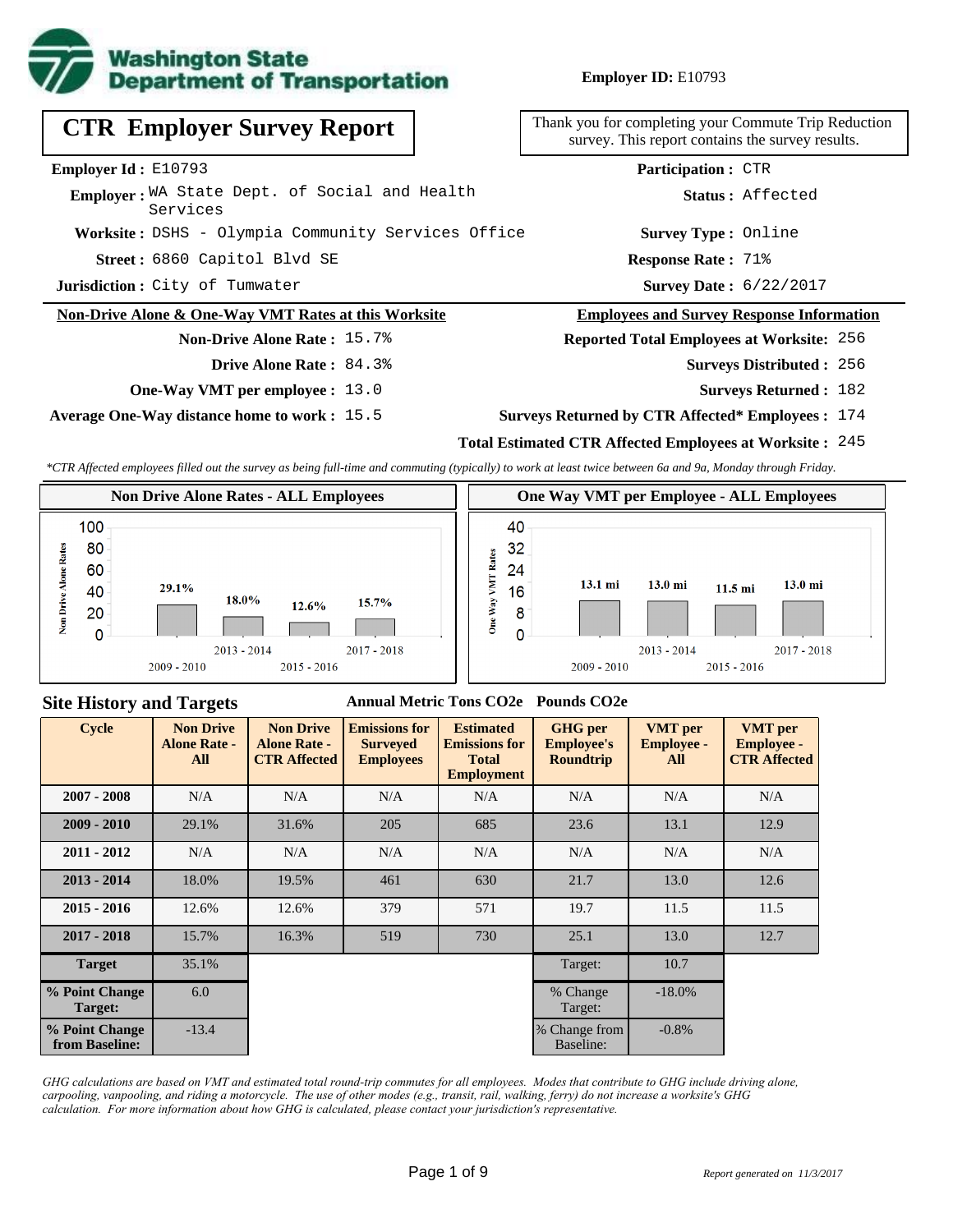# **Washington State<br>Department of Transportation**

## **Commute Trips By Mode - All Employees**

**Q.4: Last week, what type of transportation did you use each day to commute TO your usual work location? (Mode used for the longest distance.)**



*\* Motorcycle-1 is now included in Drive Alone and Motorcycle-2 is included in Carpool. Information about these trips is still available by request.*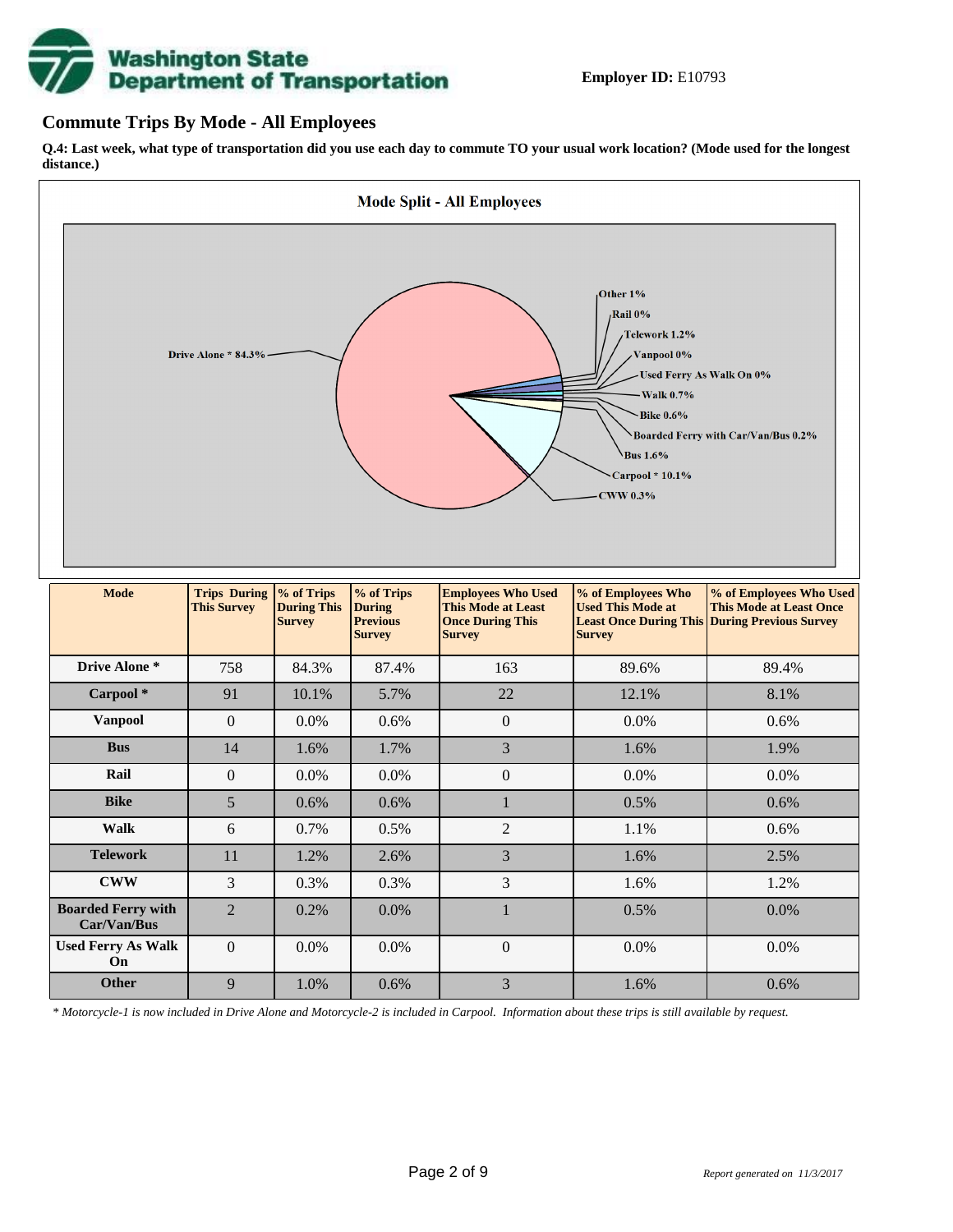

## **Commute Trips By Mode - Affected Employees**

**Q.4: Last week, what type of transportation did you use each day to commute TO your usual work location? (Mode used for the longest distance.)**



*\* Motorcycle-1 is now included in Drive Alone and Motorcycle-2 is included in Carpool. Information about these trips is still available by request.*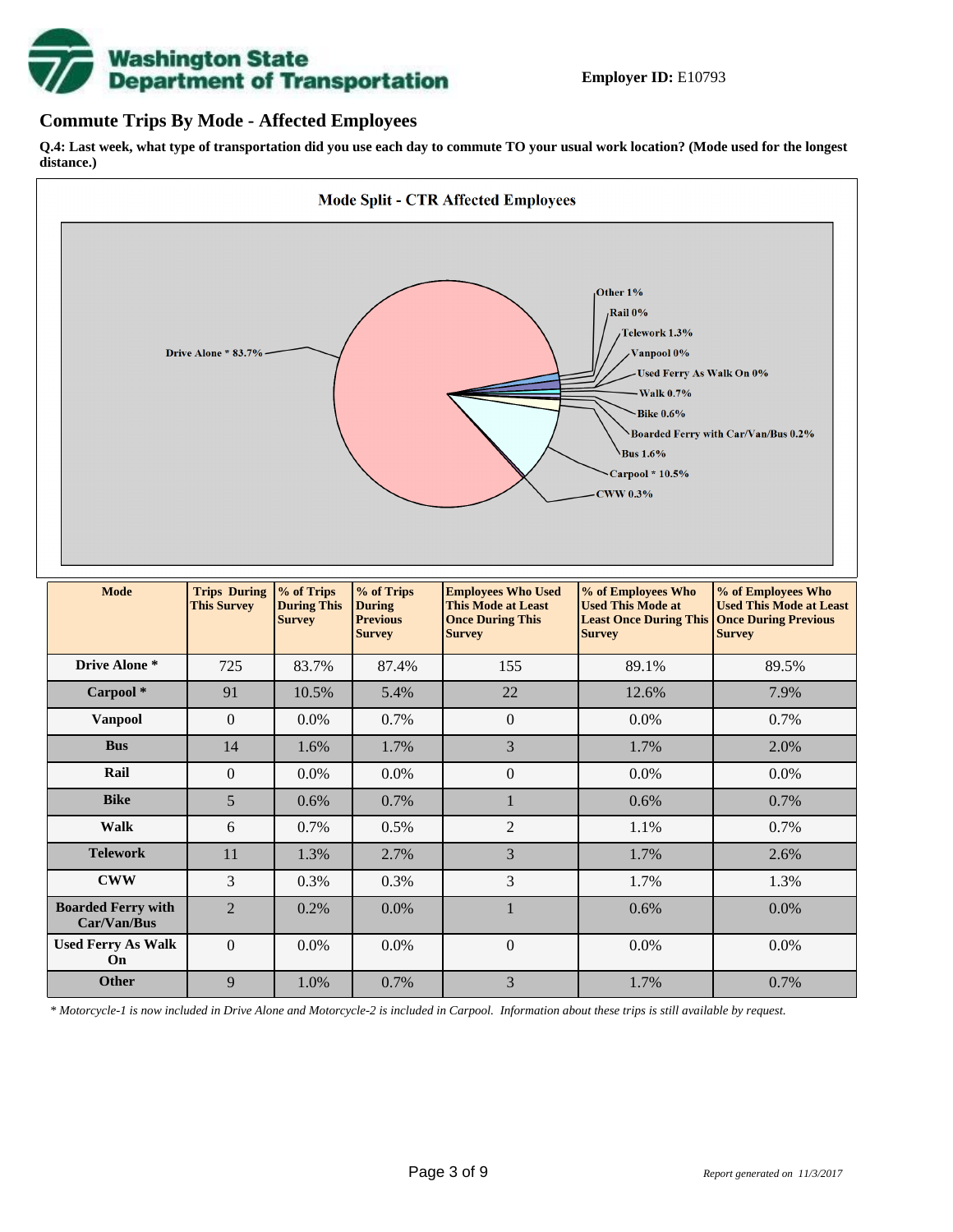

# **Alternative Modes - Number of Employees Who Used a Non-Drive Alone Mode:**

| <b>Non-Drive Alone</b><br><b>Number Of Days</b> | <b>Exactly this # of</b><br><b>Employees</b> | <b>Exactly this % of</b><br><b>Employees</b> | At least # of<br><b>Employees</b> | At least % of<br>employees |
|-------------------------------------------------|----------------------------------------------|----------------------------------------------|-----------------------------------|----------------------------|
| 0 Day                                           | 145                                          | 80%                                          | 182                               | 100%                       |
| 1 Days                                          | 5                                            | 3%                                           | 37                                | 20%                        |
| 2 Days                                          | 6                                            | 3%                                           | 32                                | 18%                        |
| 3 Days                                          | $\overline{2}$                               | 1%                                           | 26                                | 14%                        |
| 4 Days                                          | 6                                            | 3%                                           | 24                                | 13%                        |
| 5 Days                                          | 15                                           | 8%                                           | 18                                | 10%                        |
| <b>6 or More Days</b>                           | 3                                            | 2%                                           | 3                                 | 2%                         |

## **Count by Occupancy of Carpools and Vanpools**

**Q.4 If you used a carpool or vanpool as part of your commute, how many people (age 16 or older) are usually in the vehicle?**

| <b>Ridesharing Occupancy</b> | <b>Mode</b> | <b>Response Count</b> |
|------------------------------|-------------|-----------------------|
| $2*$                         | Carpool     | 91                    |
| 3                            | Carpool     | $\overline{0}$        |
| 4                            | Carpool     | $\boldsymbol{0}$      |
| 5                            | Carpool     | $\boldsymbol{0}$      |
| >5                           | Carpool     | $\boldsymbol{0}$      |
| $<$ 5                        | Vanpool     | $\overline{0}$        |
| 5                            | Vanpool     | $\overline{0}$        |
| 6                            | Vanpool     | $\boldsymbol{0}$      |
| 7                            | Vanpool     | $\boldsymbol{0}$      |
| 8                            | Vanpool     | $\overline{0}$        |
| 9                            | Vanpool     | $\overline{0}$        |
| 10                           | Vanpool     | $\overline{0}$        |
| 11                           | Vanpool     | $\boldsymbol{0}$      |
| 12                           | Vanpool     | $\boldsymbol{0}$      |
| 13                           | Vanpool     | $\boldsymbol{0}$      |
| 14                           | Vanpool     | $\overline{0}$        |
| >14                          | Vanpool     | $\boldsymbol{0}$      |

\* Motorcycle-2 counted with Carpool-2 for this table.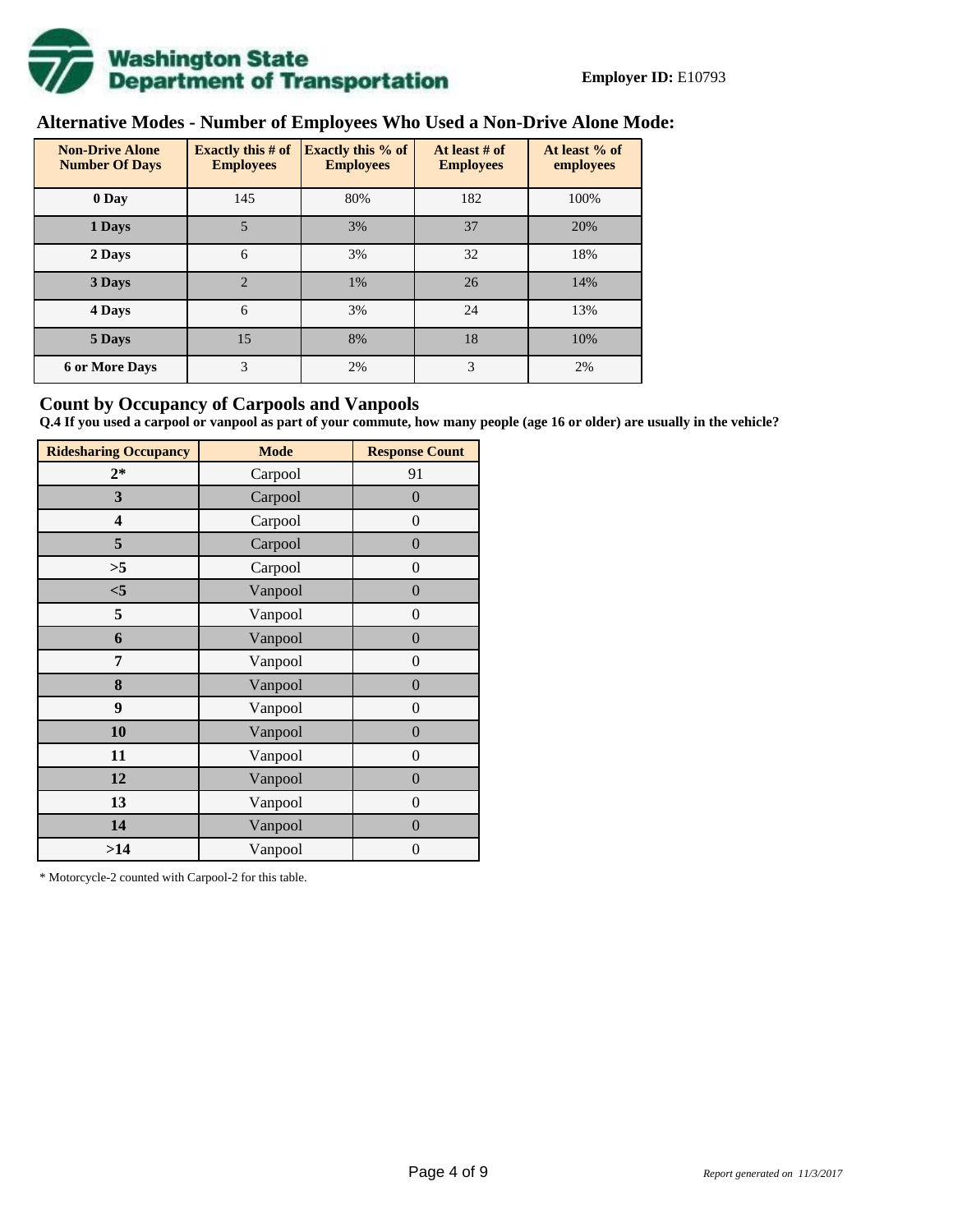

## **Reported Work Schedule - All Employees**

**Q.8 Which of the following best describes your work schedule?**

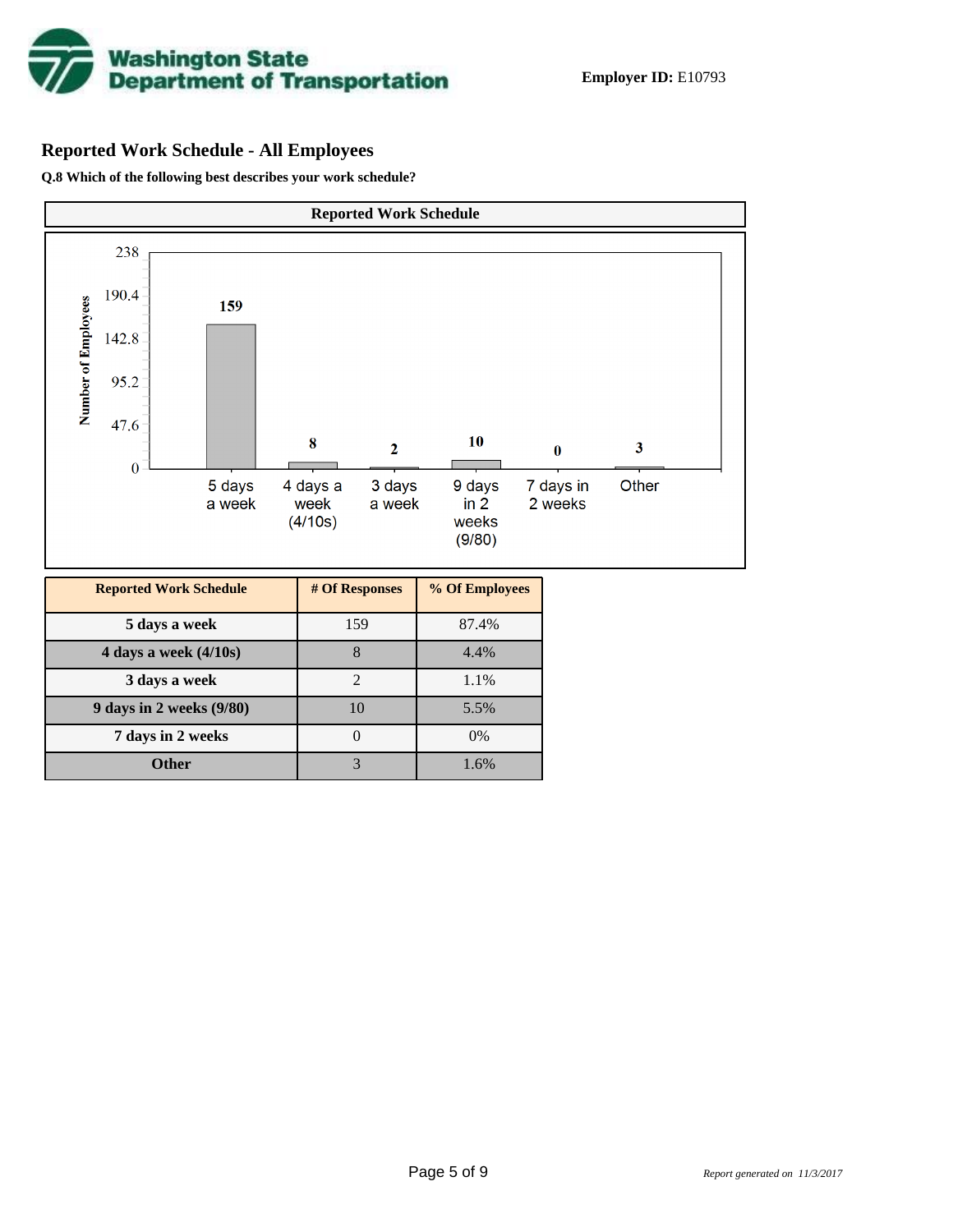

## **Parking and Telework**

**Q.9: On the most recent day that you drove alone to work, did you pay to park? (Mark "yes" if you paid that day, if you prepaid, if you are billed later, or if the cost of parking is deducted from your paycheck.)**



**Q.10: How many days do you typically telework?**

| <b>Telework Frequency</b>           | # of Responses              | % of Responses |
|-------------------------------------|-----------------------------|----------------|
| No Answer/Blank                     |                             | $0.0\%$        |
| I don't telework                    | 170                         | 93.4%          |
| Occasionally, on an as-needed basis | 9                           | 4.9%           |
| 1-2 days/month                      |                             | 0.5%           |
| 1 day/week                          |                             | $0.0\%$        |
| 2 days/week                         |                             | $0.0\%$        |
| 3 days/week                         | $\mathcal{D}_{\mathcal{L}}$ | 1.1%           |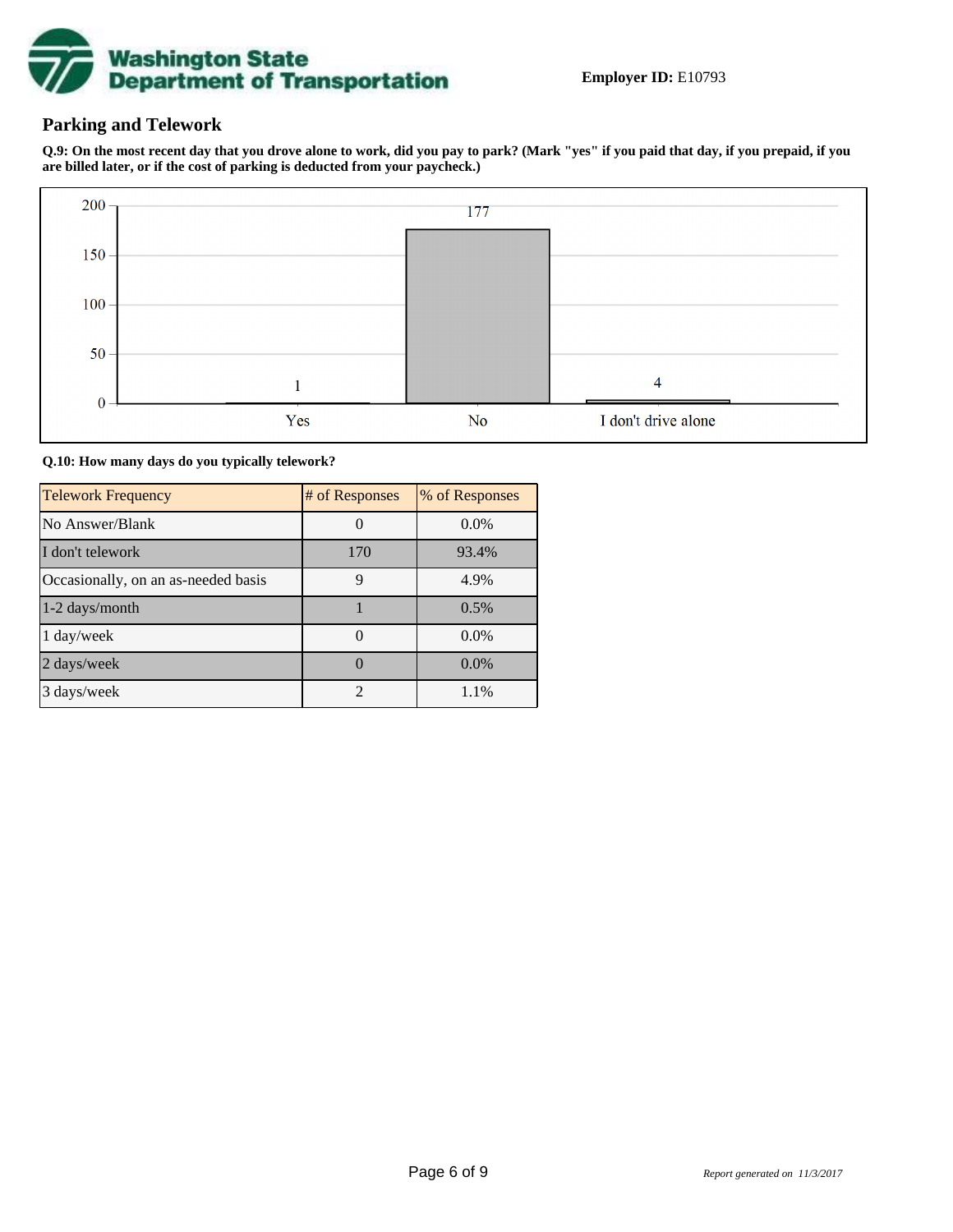

## **Reasons for driving alone to work/not driving alone to work**

**Q11. When you do not drive alone to work, what are the three most important reasons?**

| <b>Question Text</b>                                           | # of Responses | % of Responses |
|----------------------------------------------------------------|----------------|----------------|
| To save money                                                  | 51             | 17.7%          |
| Other                                                          | 43             | 14.9%          |
| Personal health or well-being                                  | 38             | 13.2%          |
| Environmental and community benefits                           | 38             | 13.2%          |
| Financial incentives for carpooling, bicycling or walking.     | 30             | 10.4%          |
| Driving myself is not an option                                | 21             | 7.3%           |
| Free or subsidized bus, train, vanpool pass or fare benefit    | 16             | 5.6%           |
| Cost of parking or lack of parking                             | 13             | 4.5%           |
| I have the option of teleworking                               | 13             | 4.5%           |
| Emergency ride home is provided                                | 12             | 4.2%           |
| Preferred/reserved carpool/vanpool parking is provided         | 6              | 2.1%           |
| To save time using the HOV lane                                | $\overline{4}$ | 1.4%           |
| I receive a financial incentive for giving up my parking space | 3              | 1.0%           |

#### **Q12. When you drive alone to work, what are the three most important reasons?**

| <b>Question Text</b>                                      | # of Responses | % of Responses |
|-----------------------------------------------------------|----------------|----------------|
| I like the convenience of having my car                   | 114            | 25.1%          |
| Riding the bus or train is inconvenient or takes too long | 85             | 18.7%          |
| Family care or similar obligations                        | 85             | 18.7%          |
| My commute distance is too short                          | 59             | 13.0%          |
| My job requires me to use my car for work                 | 47             | 10.3%          |
| Other                                                     | 30             | 6.6%           |
| Bicycling or walking isn't safe                           | 19             | 4.2%           |
| I need more information on alternative modes              | 11             | 2.4%           |
| There isn't any secure or covered bicycle parking         | 5              | 1.1%           |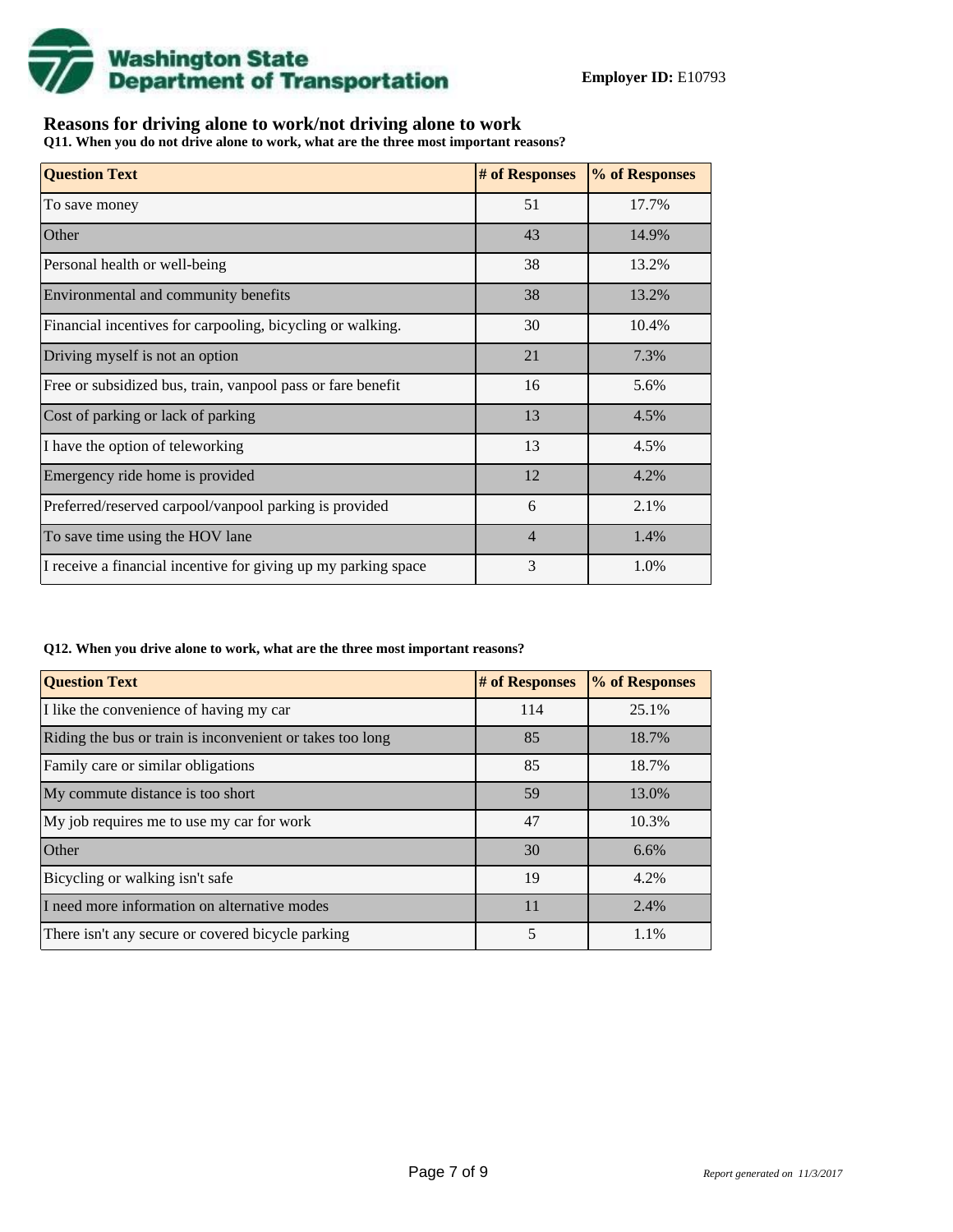

# **Commute Mode By ZipCode for All Employees**

**Q6. What is your home zip code?**

|               |                        |                     | <b>Weekly Count of Trips By Mode</b> |                  |                  |                  |                  |                  |                  |                  |                  |                  |                     |                  |                  |
|---------------|------------------------|---------------------|--------------------------------------|------------------|------------------|------------------|------------------|------------------|------------------|------------------|------------------|------------------|---------------------|------------------|------------------|
| Home Zip code | <b>Total Employees</b> | Employee Percentage | <b>Drive Alone</b>                   | Carpool          | <b>Vanpool</b>   | Motorcycle       | <b>Bus</b>       | Train            | <b>Bike</b>      | <b>Walk</b>      | Telework         | <b>CWW</b>       | Ferry (Car/Van/Bus) | Ferry (walk-on)  | <b>Other</b>     |
| 98501         | 37                     | 20.33%              | 149                                  | 27               | $\boldsymbol{0}$ | $\boldsymbol{0}$ | $\boldsymbol{0}$ | $\boldsymbol{0}$ | $\overline{0}$   | 6                | $\boldsymbol{0}$ | $\,1\,$          | $\mathbf{0}$        | $\boldsymbol{0}$ | $\boldsymbol{0}$ |
| 98512         | 28                     | 15.38%              | 115                                  | 17               | $\boldsymbol{0}$ | $\boldsymbol{0}$ | $\boldsymbol{0}$ | $\boldsymbol{0}$ | $\boldsymbol{0}$ | $\boldsymbol{0}$ | 5                | $\boldsymbol{0}$ | $\boldsymbol{0}$    | $\boldsymbol{0}$ | $\sqrt{2}$       |
| 98503         | 19                     | 10.44%              | 91                                   | $\,8\,$          | $\boldsymbol{0}$ | $\boldsymbol{0}$ | $\boldsymbol{0}$ | $\boldsymbol{0}$ | $\boldsymbol{0}$ | $\boldsymbol{0}$ | $\boldsymbol{0}$ | $\boldsymbol{0}$ | $\boldsymbol{0}$    | $\boldsymbol{0}$ | $\boldsymbol{0}$ |
| 98502         | 17                     | 9.34%               | 69                                   | $\mathbf{1}$     | $\boldsymbol{0}$ | 3                | $\overline{4}$   | $\boldsymbol{0}$ | 5                | $\boldsymbol{0}$ | 5                | $\mathbf{1}$     | $\boldsymbol{0}$    | $\boldsymbol{0}$ | $\boldsymbol{0}$ |
| 98513         | 16                     | 8.79%               | 74                                   | $\mathfrak s$    | $\boldsymbol{0}$ | $\boldsymbol{0}$ | $\boldsymbol{0}$ | $\boldsymbol{0}$ | $\boldsymbol{0}$ | $\boldsymbol{0}$ | $\boldsymbol{0}$ | $\boldsymbol{0}$ | $\boldsymbol{0}$    | $\boldsymbol{0}$ | $\boldsymbol{0}$ |
| 98516         | 10                     | 5.49%               | 40                                   | $\overline{7}$   | $\boldsymbol{0}$ | $\boldsymbol{0}$ | $\boldsymbol{0}$ | $\boldsymbol{0}$ | $\overline{0}$   | $\boldsymbol{0}$ | $\boldsymbol{0}$ | $\boldsymbol{0}$ | $\boldsymbol{0}$    | $\boldsymbol{0}$ | $\boldsymbol{0}$ |
| 98506         | $8\,$                  | 4.40%               | 36                                   | $\boldsymbol{0}$ | $\boldsymbol{0}$ | $\boldsymbol{0}$ | $\overline{4}$   | $\boldsymbol{0}$ | $\boldsymbol{0}$ | $\boldsymbol{0}$ | $\boldsymbol{0}$ | $\boldsymbol{0}$ | $\boldsymbol{0}$    | $\boldsymbol{0}$ | $\boldsymbol{0}$ |
| 98584         | $\sqrt{6}$             | 3.30%               | 28                                   | $\boldsymbol{0}$ | $\boldsymbol{0}$ | $\boldsymbol{0}$ | $\boldsymbol{0}$ | $\boldsymbol{0}$ | $\overline{0}$   | $\boldsymbol{0}$ | $\boldsymbol{0}$ | $\boldsymbol{0}$ | $\overline{2}$      | $\boldsymbol{0}$ | $\boldsymbol{0}$ |
| 98531         | $\overline{4}$         | 2.20%               | 19                                   | $\boldsymbol{0}$ | $\boldsymbol{0}$ | $\boldsymbol{0}$ | $\boldsymbol{0}$ | $\boldsymbol{0}$ | $\boldsymbol{0}$ | $\boldsymbol{0}$ | $\boldsymbol{0}$ | $\boldsymbol{0}$ | $\boldsymbol{0}$    | $\boldsymbol{0}$ | $\boldsymbol{0}$ |
| 98541         | $\overline{3}$         | 1.65%               | 15                                   | $\boldsymbol{0}$ | $\boldsymbol{0}$ | $\boldsymbol{0}$ | $\boldsymbol{0}$ | $\boldsymbol{0}$ | $\overline{0}$   | $\boldsymbol{0}$ | $\boldsymbol{0}$ | $\boldsymbol{0}$ | $\boldsymbol{0}$    | $\boldsymbol{0}$ | $\boldsymbol{0}$ |
| 98579         | $\overline{3}$         | 1.65%               | 15                                   | $\boldsymbol{0}$ | $\boldsymbol{0}$ | $\boldsymbol{0}$ | $\boldsymbol{0}$ | $\boldsymbol{0}$ | $\boldsymbol{0}$ | $\boldsymbol{0}$ | $\boldsymbol{0}$ | $\boldsymbol{0}$ | $\boldsymbol{0}$    | $\boldsymbol{0}$ | $\boldsymbol{0}$ |
| 98589         | $\overline{3}$         | 1.65%               | $11\,$                               | $\boldsymbol{0}$ | $\boldsymbol{0}$ | $\boldsymbol{0}$ | $\boldsymbol{0}$ | $\boldsymbol{0}$ | $\overline{0}$   | $\boldsymbol{0}$ | $\boldsymbol{0}$ | $\boldsymbol{0}$ | $\boldsymbol{0}$    | $\boldsymbol{0}$ | $\boldsymbol{0}$ |
| 98597         | $\overline{3}$         | 1.65%               | 13                                   | $\boldsymbol{0}$ | $\boldsymbol{0}$ | $\boldsymbol{0}$ | $\boldsymbol{0}$ | $\boldsymbol{0}$ | $\boldsymbol{0}$ | $\boldsymbol{0}$ | $\boldsymbol{0}$ | $\boldsymbol{0}$ | $\boldsymbol{0}$    | $\boldsymbol{0}$ | $\sqrt{2}$       |
| 98467         | $\overline{2}$         | 1.10%               | 5                                    | $\boldsymbol{0}$ | $\boldsymbol{0}$ | $\boldsymbol{0}$ | $\boldsymbol{0}$ | $\boldsymbol{0}$ | $\overline{0}$   | $\boldsymbol{0}$ | $\boldsymbol{0}$ | $\boldsymbol{0}$ | $\boldsymbol{0}$    | $\boldsymbol{0}$ | 5                |
| 98520         | $\overline{2}$         | 1.10%               | $\,1\,$                              | $\,8\,$          | $\boldsymbol{0}$ | $\boldsymbol{0}$ | $\boldsymbol{0}$ | $\boldsymbol{0}$ | $\boldsymbol{0}$ | $\boldsymbol{0}$ | $\boldsymbol{0}$ | $\boldsymbol{0}$ | $\boldsymbol{0}$    | $\boldsymbol{0}$ | $\boldsymbol{0}$ |
| 98022         | $\mathbf{1}$           | 0.55%               | $\sqrt{5}$                           | $\boldsymbol{0}$ | $\boldsymbol{0}$ | $\boldsymbol{0}$ | $\boldsymbol{0}$ | $\boldsymbol{0}$ | $\mathbf{0}$     | $\boldsymbol{0}$ | $\boldsymbol{0}$ | $\boldsymbol{0}$ | $\boldsymbol{0}$    | $\boldsymbol{0}$ | $\boldsymbol{0}$ |
| 98275         | $\mathbf{1}$           | $0.55\%$            | 5                                    | $\mathbf{0}$     | $\boldsymbol{0}$ | $\boldsymbol{0}$ | $\boldsymbol{0}$ | $\boldsymbol{0}$ | $\boldsymbol{0}$ | $\mathbf{0}$     | $\boldsymbol{0}$ | $\boldsymbol{0}$ | $\boldsymbol{0}$    | $\boldsymbol{0}$ | $\boldsymbol{0}$ |
| 98328         | $\mathbf{1}$           | 0.55%               | 5                                    | $\overline{0}$   | $\boldsymbol{0}$ | $\boldsymbol{0}$ | $\boldsymbol{0}$ | $\boldsymbol{0}$ | $\overline{0}$   | $\boldsymbol{0}$ | $\boldsymbol{0}$ | $\boldsymbol{0}$ | $\boldsymbol{0}$    | $\boldsymbol{0}$ | $\overline{0}$   |
| 98359         | $\mathbf{1}$           | 0.55%               | 5                                    | $\boldsymbol{0}$ | $\boldsymbol{0}$ | $\boldsymbol{0}$ | $\boldsymbol{0}$ | $\boldsymbol{0}$ | $\overline{0}$   | $\boldsymbol{0}$ | $\boldsymbol{0}$ | $\boldsymbol{0}$ | $\boldsymbol{0}$    | $\boldsymbol{0}$ | $\boldsymbol{0}$ |
| 98371         | $\mathbf{1}$           | 0.55%               | $\overline{4}$                       | $\boldsymbol{0}$ | $\boldsymbol{0}$ | $\boldsymbol{0}$ | $\boldsymbol{0}$ | $\boldsymbol{0}$ | $\boldsymbol{0}$ | $\boldsymbol{0}$ | $\boldsymbol{0}$ | $\boldsymbol{0}$ | $\boldsymbol{0}$    | $\boldsymbol{0}$ | $\boldsymbol{0}$ |
| 98372         | $\mathbf{1}$           | 0.55%               | 5                                    | $\boldsymbol{0}$ | $\boldsymbol{0}$ | $\boldsymbol{0}$ | $\overline{0}$   | $\boldsymbol{0}$ | $\overline{0}$   | $\boldsymbol{0}$ | $\boldsymbol{0}$ | $\boldsymbol{0}$ | $\boldsymbol{0}$    | $\boldsymbol{0}$ | $\boldsymbol{0}$ |
| 98374         | $\mathbf{1}$           | 0.55%               | 5                                    | $\boldsymbol{0}$ | $\boldsymbol{0}$ | $\boldsymbol{0}$ | $\boldsymbol{0}$ | $\boldsymbol{0}$ | $\boldsymbol{0}$ | $\boldsymbol{0}$ | $\boldsymbol{0}$ | $\boldsymbol{0}$ | $\boldsymbol{0}$    | $\boldsymbol{0}$ | $\boldsymbol{0}$ |
| 98375         | $\mathbf{1}$           | 0.55%               | 5                                    | $\boldsymbol{0}$ | $\boldsymbol{0}$ | $\mathbf{0}$     | $\overline{0}$   | $\mathbf{0}$     | $\overline{0}$   | $\boldsymbol{0}$ | $\boldsymbol{0}$ | $\boldsymbol{0}$ | $\boldsymbol{0}$    | $\boldsymbol{0}$ | $\boldsymbol{0}$ |
| 98403         | $\mathbf{1}$           | 0.55%               | $\overline{2}$                       | $\boldsymbol{0}$ | $\boldsymbol{0}$ | $\boldsymbol{0}$ | $\boldsymbol{0}$ | $\boldsymbol{0}$ | $\boldsymbol{0}$ | $\boldsymbol{0}$ | $\mathbf{1}$     | $\boldsymbol{0}$ | $\boldsymbol{0}$    | $\boldsymbol{0}$ | $\boldsymbol{0}$ |
| 98404         | $\mathbf{1}$           | 0.55%               | 5                                    | $\boldsymbol{0}$ | $\boldsymbol{0}$ | $\boldsymbol{0}$ | $\boldsymbol{0}$ | $\boldsymbol{0}$ | $\overline{0}$   | $\boldsymbol{0}$ | $\boldsymbol{0}$ | $\boldsymbol{0}$ | $\boldsymbol{0}$    | $\boldsymbol{0}$ | $\boldsymbol{0}$ |
| 98405         | $1\,$                  | 0.55%               | 5                                    | $\boldsymbol{0}$ | $\boldsymbol{0}$ | $\boldsymbol{0}$ | $\boldsymbol{0}$ | $\boldsymbol{0}$ | $\boldsymbol{0}$ | $\boldsymbol{0}$ | $\boldsymbol{0}$ | $\boldsymbol{0}$ | $\boldsymbol{0}$    | $\boldsymbol{0}$ | $\boldsymbol{0}$ |